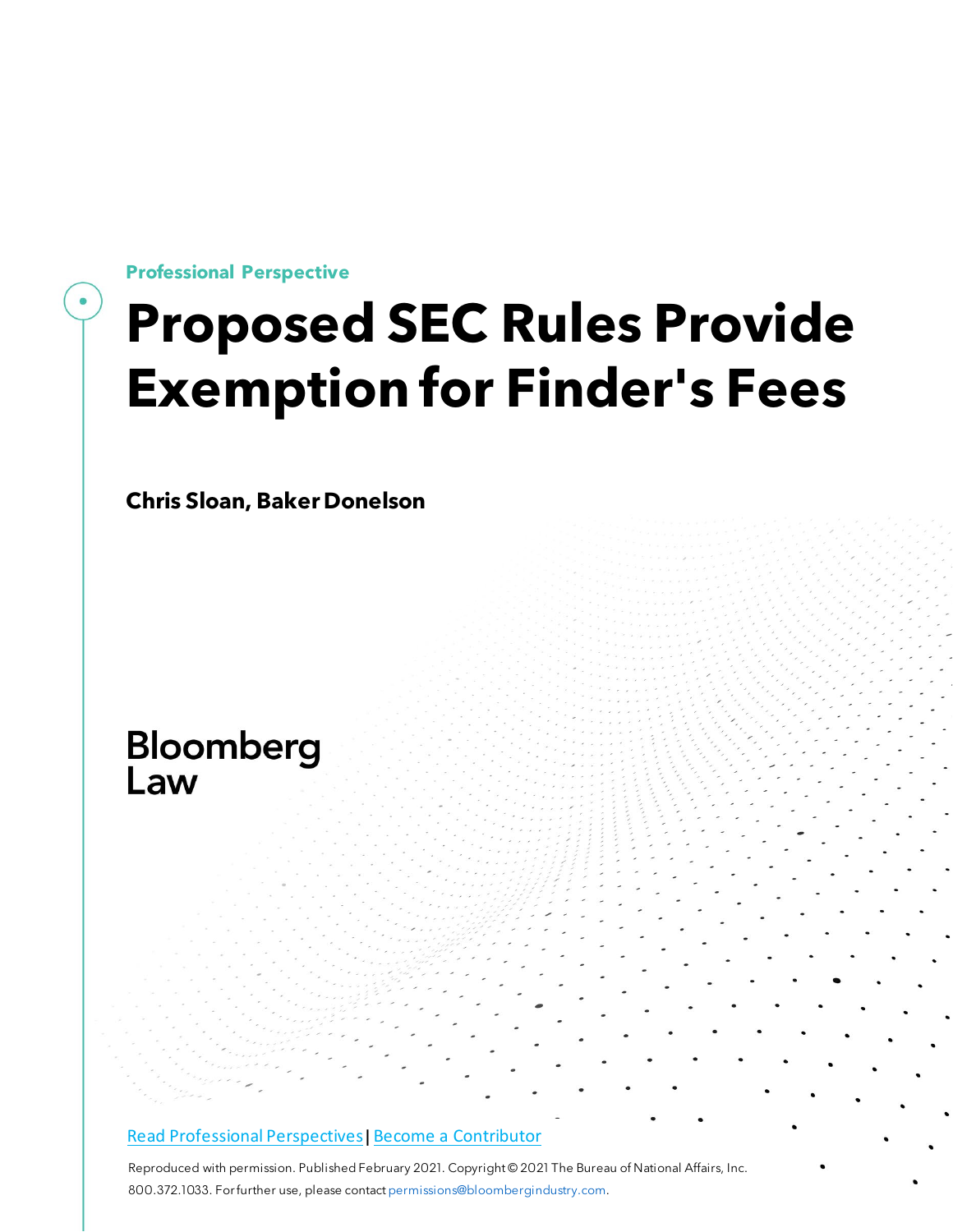### **Proposed SEC Rules Provide Exemption for Finder's Fees**

#### *Contributed b[yChris Sloan,](https://www.bakerdonelson.com/chris-sloan) Baker Donelson*

Startups raising money are always happy to have assistance in finding sources of capital. Frequently, a startup will meet an individual with many connections to prospective investors and who is willing to help the company raise money in exchange for a fee. Unfortunately, unless that "finder" has the appropriate license to act as a broker, securities laws prohibit paying that person "transaction-based compensation," which is any compensation that is tied to the success of the transaction.

If the company chooses to proceed anyway, those investors will have a right of rescission, meaning that they can require their company to pay back the investment, with interest, at any time on demand.

This scenario repeats itself many times each year. Both the finder and the company have honorable intentions, but the current state of the law makes it difficult or impossible to structure the relationship the way both parties would like. Sometimes, the parties choose not to move forward with the finder relationship. In other cases, the parties attempt an uncertain or less favorable workaround. And just as often, the parties will move forward despite that risk. For the company, the risk is that their investors will have a right of rescission, meaning that they can require the company to pay back the investment, with interest, at any time on demand.

For years, entrepreneurs and investors have requested an exemption to address this situation. Some help might finally be on the way. This article focuses on the impact of a proposed Securities and Exchange Commission exemption for finder's fees.

On October 7, 2020, the SEC proposed a limited exemption from broker registration for certain types of finder activities. The proposed rule provides an exemption for two categories of finders—Tier I and Tier II. Tier I finders are only allowed to provide contact information for potential investors, and can only do this for a single offering for a single company within any 12-month period.

Tier II finders can perform some limited additional activities, including identifying, screening, and contacting potential investors, distributing company materials to those investors, discussing information that is included in those materials, and arranging or participating in meetings with the investors. Finders in both categories are prohibited from doing any of the following:

- Handling customer funds or securities
- Binding the issuer or any investor
- Participating in the preparation of any sales materials
- Performing any independent analysis of the sale
- Engaging in any due diligence
- Assisting or providing any financing for the purchase of the offered securities
- Providing advice on the valuation or financial advisability of the investment

Neither category of finder may provide any advice concerning the valuation or the advisability of the investment.

For both Tier I and Tier II finders, the exemption would apply when the following are true:

- The issuer conducting the offering is not required to file reports under the Securities Exchange Act of 1934 (Exchange Act)
- The offering is being conducted pursuant to an exemption from registration under the Securities Act of 1933 (Securities Act)
- The potential investors the finder refers to the issuer or contacts regarding the offering are accredited investors
- The finder does not engage in general solicitation of potential investors